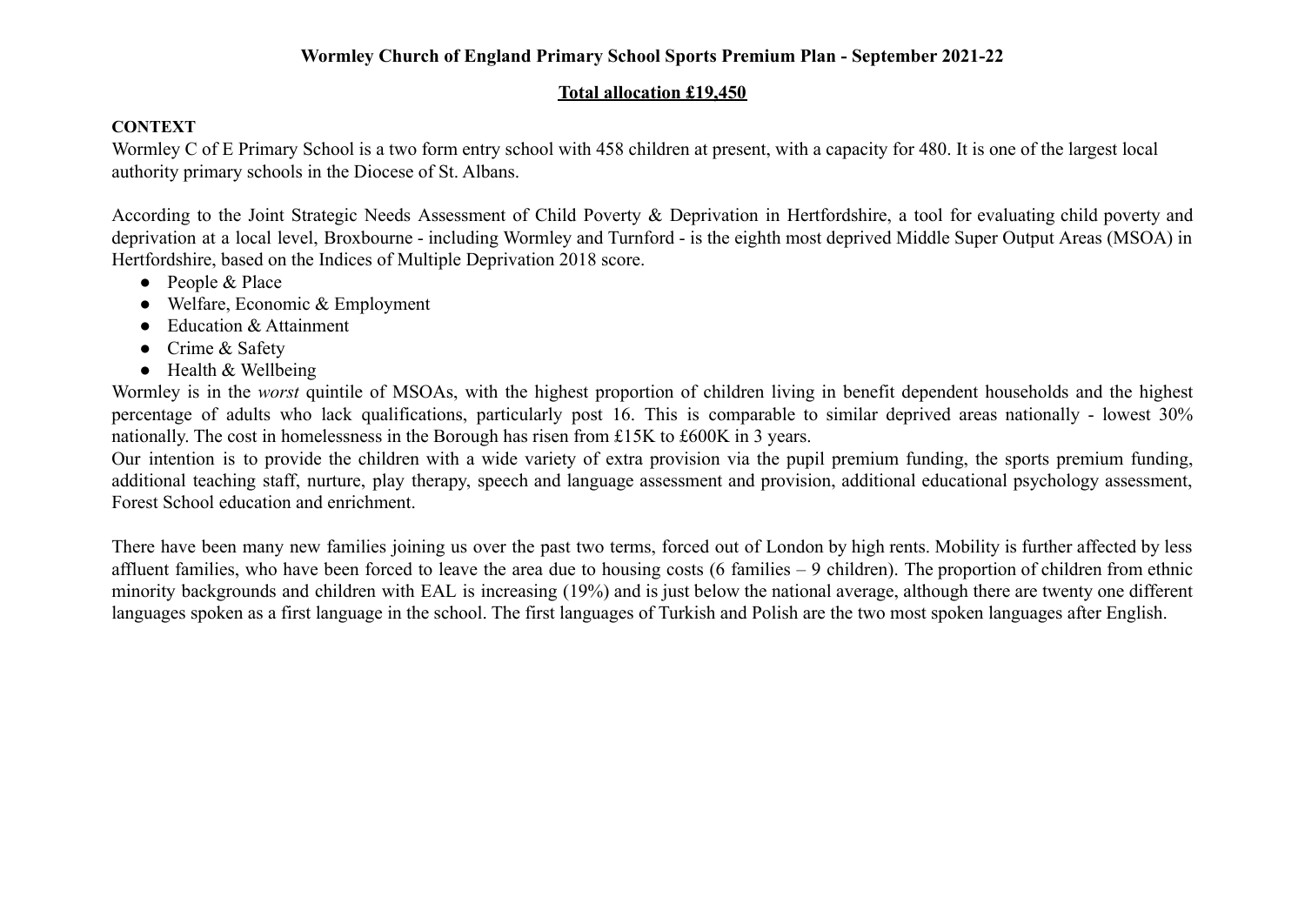# **KEY PRIORITIES FOR SCHOOL SPORTS PREMIUM**

Increase opportunities for PE, extra-curricular activity, active learning, exercise and fitness.

*Why?*

- A few children live in temporary accommodation and have no access to safe outdoor active play (Arbor/CPOMS)
- Many children live in flats and maisonettes and have limited access to outdoor active play (Pupil survey/Arbor/CPOMS)
- Many children prefer to game or use social media than play outdoors (Pupil voice)
- Less than half of our children attend any extra-curricular Sports/PE clubs, or out of school Sports/PE clubs, or swimming classes (pupil Survey/club numbers)
- Parks nearby offer limited activity and /or a safe place to play (Community site survey)
- Increasing numbers of children are overweight and obese (Nurses report)

# *What might our response be?*

- Develop our PE curriculum with up to date and well-evidenced teaching strategies
- Increase opportunities for our pupils to experience a range of sports and activities
- Daily 'Take 10' initiative teachers plan for a 10 minute session of physical activity each day
- Promote additional activity breaks throughout the day, including Go Noodle / Daily Mile / Brain Gym
- Plan for regular active learning, including orienteering, games, Forest School Education
- Increase the expertise of adults to encourage and lead physical activity
- Increase opportunities for competitive and organised sport or activity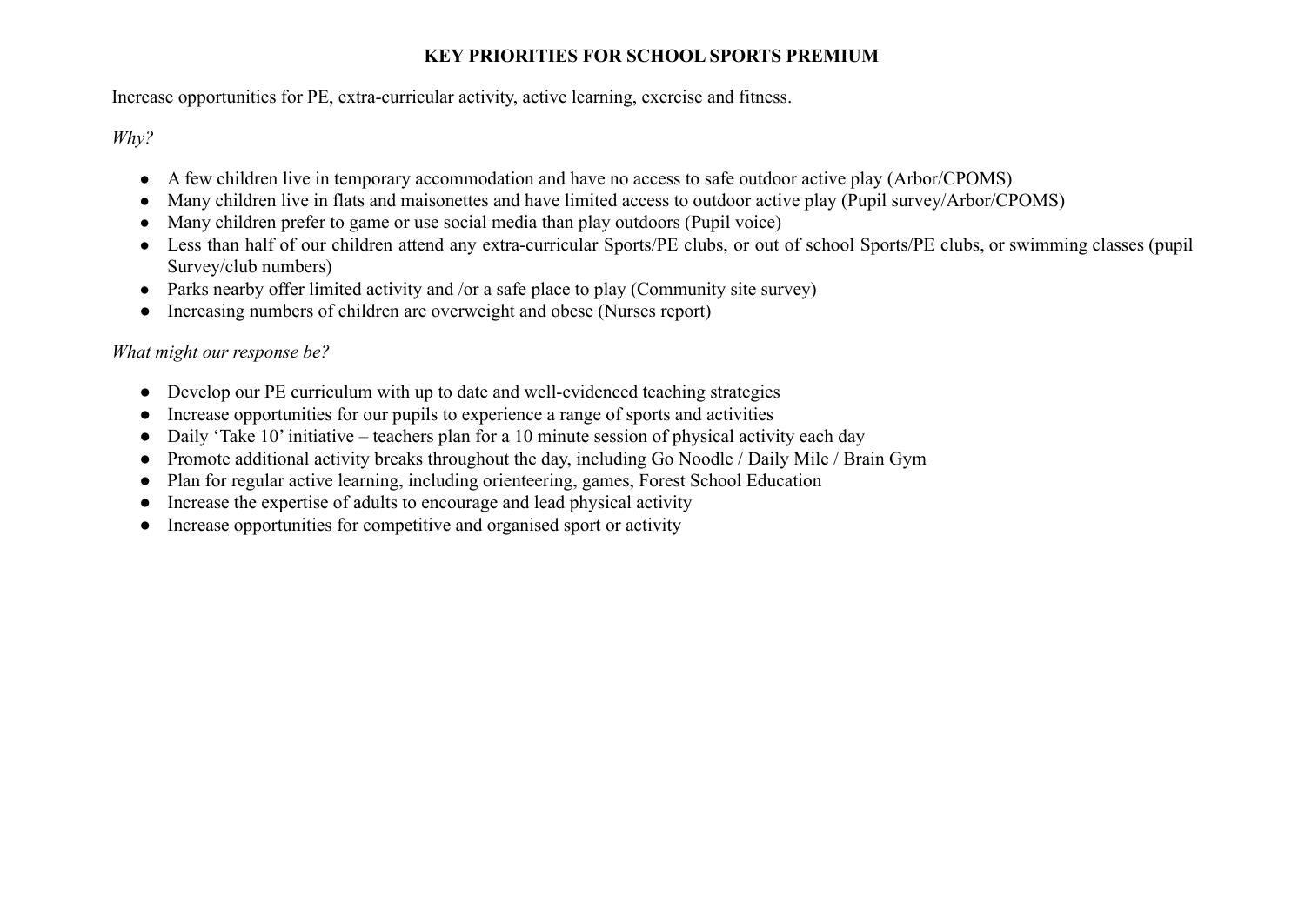| Key Achievements to date until July 2021                                                                                                                                                                                                                                                                                                                                                                                                                                                                                                                                                                                                                                 | Areas for further improvement and baseline evidence of need                                                                                                                                                                                                                                                                                                                                                                                                                                    |
|--------------------------------------------------------------------------------------------------------------------------------------------------------------------------------------------------------------------------------------------------------------------------------------------------------------------------------------------------------------------------------------------------------------------------------------------------------------------------------------------------------------------------------------------------------------------------------------------------------------------------------------------------------------------------|------------------------------------------------------------------------------------------------------------------------------------------------------------------------------------------------------------------------------------------------------------------------------------------------------------------------------------------------------------------------------------------------------------------------------------------------------------------------------------------------|
| Positive attitudes to PE and sports (Pupil survey)<br>High participation in weekly PE sessions (Weekly observations)<br>Quality of sporting skills and endurance during PE sessions is<br>increasing<br>Entry into a variety of inter-school competitions in addition to<br>inter-house competitions (including successful wins).<br>Return to a school sports day with high participation<br>A review of the curriculum which led to an increase in a greater<br>variety of sport e.g. curling, haka<br>Introduction of specialist PE teaching of nursery children to improve -<br>agility, balance and co-ordination (ABC)<br>Introduction of daily Take 10 activities | Increase opportunity for development of gross motor skills in EY<br>$\bullet$<br>Increase daily physical activity, particularly cardio activity<br>• Re-enter competitive fixtures for KS2<br>Offer a wider variety of sports and physical activity during<br>lunchtime<br>• Offer a wider range of afterschool sports clubs<br>• Try to engage children, who are currently less active, in clubs and<br>activities at school<br>Increase the number of Y6 pupils who meet the NC expectations |

| Meeting national curriculum requirements for swimming and water safety                                                                    |                |
|-------------------------------------------------------------------------------------------------------------------------------------------|----------------|
| What percentage of your current Year 6 cohort swim competently, confidently and proficiently over a distance of at least 25 metres? NB.   | Not known due  |
| Even though your pupils may swim in another year, please report on their attainment on leaving primary school at the end of the summer    | to Coronavirus |
| term $2021$ .                                                                                                                             | pandemic       |
| What percentage of your current Year 6 cohort use a range of strokes effectively (for example, front crawl, backstroke and breaststroke)? | see above      |
| What percentage of your current Year 6 cohort perform safe self-rescue in different water-based situations?                               | see above      |
| School can choose to use the Primary PE and Sport Premium to provide additional provision for swimming but this must be activity over     |                |
| and above the national curriculum requirements. Have you used it in this way?                                                             | see above      |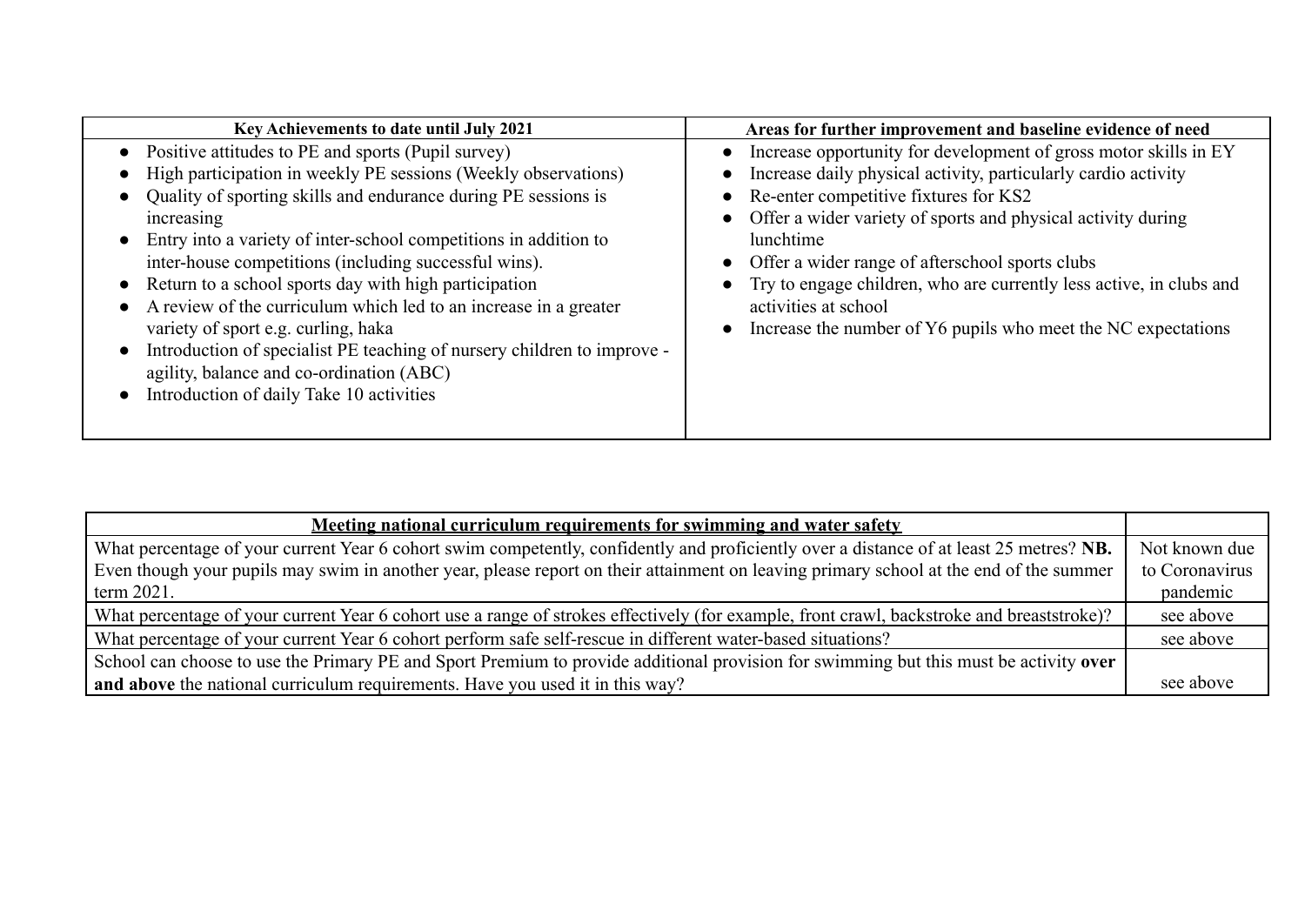| Key Indicator 1: The engagement of all pupils in regular physical activity                                                                                                                |                                                                                                                                                                                                                                                                                                                                                                                                              |                                                                                                                                                                                            | 50 % of total allocation (£9725)                                                                                                                                                                                                                                                                              |                                          |
|-------------------------------------------------------------------------------------------------------------------------------------------------------------------------------------------|--------------------------------------------------------------------------------------------------------------------------------------------------------------------------------------------------------------------------------------------------------------------------------------------------------------------------------------------------------------------------------------------------------------|--------------------------------------------------------------------------------------------------------------------------------------------------------------------------------------------|---------------------------------------------------------------------------------------------------------------------------------------------------------------------------------------------------------------------------------------------------------------------------------------------------------------|------------------------------------------|
| <b>Intention</b>                                                                                                                                                                          | Implementation                                                                                                                                                                                                                                                                                                                                                                                               |                                                                                                                                                                                            | Impact                                                                                                                                                                                                                                                                                                        |                                          |
| School focus with<br>clarity on intended<br>impact on pupils:                                                                                                                             | Actions to achieve:                                                                                                                                                                                                                                                                                                                                                                                          | Fund allocating:                                                                                                                                                                           | Evidence and impact:                                                                                                                                                                                                                                                                                          | Sustainable and suggested<br>next steps: |
| Embed 'Take 10'<br>initiative in KS1/KS2 to<br>encourage daily<br>physical, cardio activity<br>to improve children's<br>fitness                                                           | CPD led by Challenge Sport - to build<br>$\bullet$<br>on the range of activities for teachers to<br>use in daily 'Take 10' activities,<br>including skipping, running and dance<br>as well as short active games. (Cost in<br>$KI$ 3)<br>Update prepared boxes of equipment<br>and ideas for staff<br>CPD in-house for TAs and Adult<br>Playleaders<br>Signposting to on-line ideas for in class<br>activity | Boxes of Take 10 class<br>sets of equipment:<br>Set of skipping ropes<br>Set of weighted hula<br>hoops<br><b>Ring Streamers</b><br>12 large storage boxes<br>£500                          | Pupil's fitness levels will increase.<br>$\bullet$<br>Pupil's will actively take part in<br>$\bullet$<br>daily cardio activities to<br>complement the daily mile -<br>enthusiasm will grow for active<br>engagement.                                                                                          |                                          |
| Introduction of new<br>alternative equipment to<br>engage children and<br>widen the range of<br>opportunities in<br>curriculum PE,<br>interventions and<br>lunchtime/afterschool<br>clubs | Audit of current resources<br>$\bullet$<br>Pupil survey of preferred physical<br>activity<br>Focus group of pupils to consider<br>alternative sports<br>Source equipment to compliment wider<br>range of curriculum opportunities                                                                                                                                                                            | Goals for Lacrosse 2 x<br>Petanque boules set x3<br>Class set of circus<br>skills equipment<br>Agility equipment<br>EY lunchtime<br>games/activities x6<br>Frisbees 4 packs of 2<br>£1,000 | Pupils will be motivated by the<br>$\bullet$<br>activities and want to engage in<br>sport<br>Pupils will become more<br>$\bullet$<br>knowledgeable about sports and<br>skilled in a range of sports.<br>Pupils will be actively<br>$\bullet$<br>participating in lunch time clubs<br>and out of school clubs. |                                          |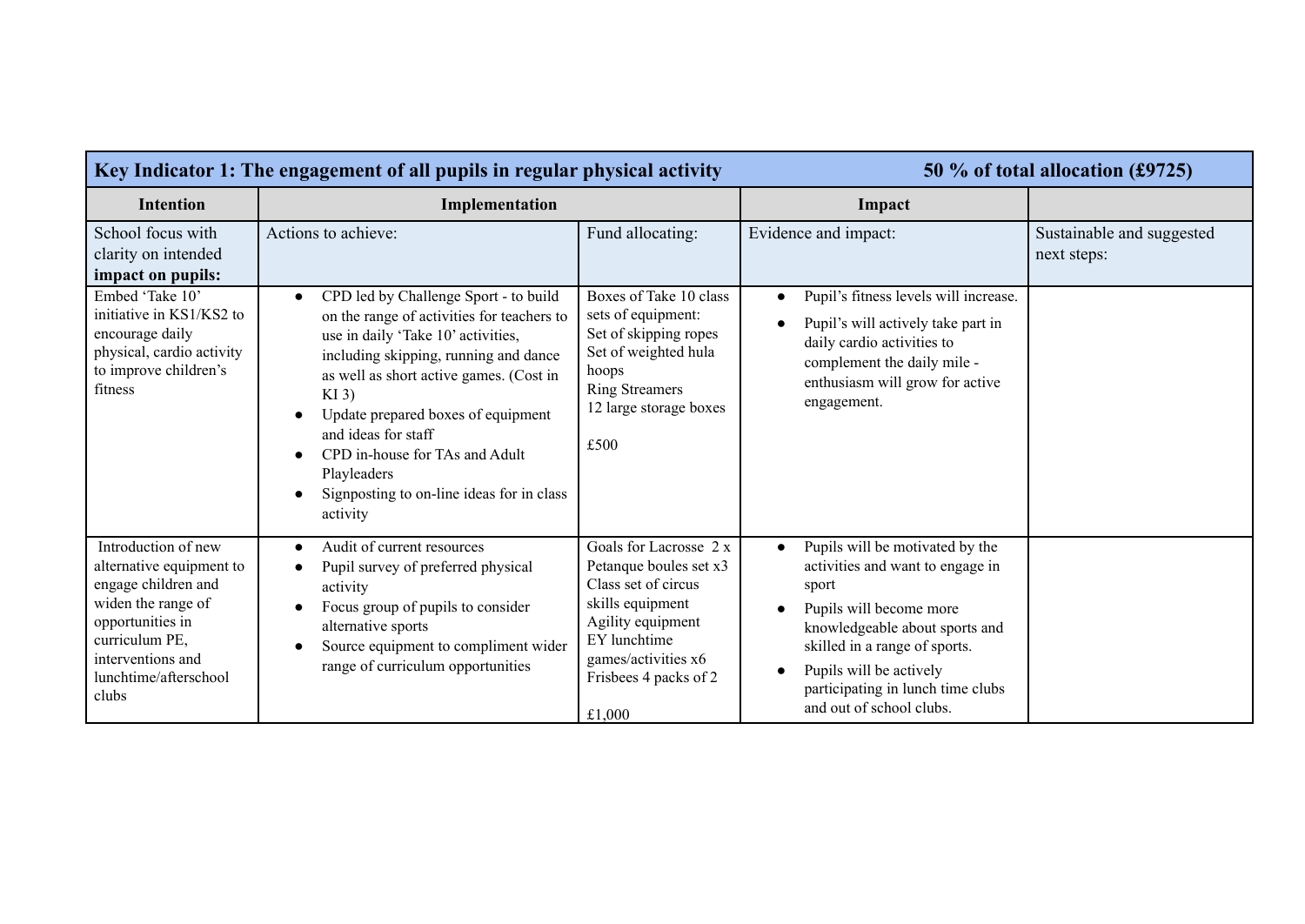| Introduce new<br>equipment to support<br>gross motor skills in EY<br>and KS1<br>(The benefits of<br>monkey bars are<br>numerous and critical to<br>the foundation children<br>need to be able write, cut<br>and colour) | CPD to increase staff confidence in<br>using PE apparatus safely and<br>effectively to develop gross motor<br>skills (Cost in KI3).<br>CPD to implement WriteDance - gross<br>motor co-ordination programme for<br>children in EY/KS1<br>CPD to implement Smart Moves -<br>motor skills development programme<br>for all ages but particularly EY/KS1<br>Source affordable climbing equipment<br>for EY outdoor learning area | Smart Moves (EY and<br>KS1)<br><b>Smart Moves</b><br>Climbing<br>wall/climbing frame to<br>develop gross motor<br>skills<br>£700 | Improved gross and fine motor<br>$\bullet$<br>skills in pupils.                                                                                                                                                                                                                |  |
|-------------------------------------------------------------------------------------------------------------------------------------------------------------------------------------------------------------------------|-------------------------------------------------------------------------------------------------------------------------------------------------------------------------------------------------------------------------------------------------------------------------------------------------------------------------------------------------------------------------------------------------------------------------------|----------------------------------------------------------------------------------------------------------------------------------|--------------------------------------------------------------------------------------------------------------------------------------------------------------------------------------------------------------------------------------------------------------------------------|--|
| Coaches employed to<br>model high quality<br>skills/tactics in games<br>and enhance physical<br>activity across the<br>school                                                                                           | Review the curriculum overview/PE<br>plan with the coaches and Challenge<br>Sport Team<br>Monitor the coach/staff regularly to<br>ensure that high quality teaching and<br>learning is taking place<br>Tracking of progression on Arbor<br>CPD to support use of Arbor                                                                                                                                                        | £7,525                                                                                                                           | Pupils are engaged in regular, high<br>$\bullet$<br>quality physical activity<br>Pupils are confident in their physical<br>literacy<br>Pupils are able to articulate their new<br>skills and experiences<br>Pupils are gaining new knowledge<br>and skills and making progress |  |

|                                                                                                                            | Key Indicator 2: The profile of PE & Sport (PESSPA) being raised across the school as a tool for whole school improvement 5% of |                     |                                                                                                                                                               |                                          |
|----------------------------------------------------------------------------------------------------------------------------|---------------------------------------------------------------------------------------------------------------------------------|---------------------|---------------------------------------------------------------------------------------------------------------------------------------------------------------|------------------------------------------|
| total allocation: £972                                                                                                     |                                                                                                                                 |                     |                                                                                                                                                               |                                          |
| School focus with<br>clarity on intended<br>impact on pupils:                                                              | Actions to achieve                                                                                                              | Fund allocating     | Evidence and impact:                                                                                                                                          | Sustainable and suggested<br>next steps: |
| Increase the opportunities<br>for the children to<br>experience competitive<br>sport                                       | arrange for a coach for Y5/6 Football<br>and Netball<br>Participate in the calendar of events<br>arranged by HDSSA              | £100                | Many of the children in KS2<br>participate in a competitive sport<br>All the children in KS2 have the<br>opportunity to participate in a<br>competitive sport |                                          |
| 'Take 10' within the<br>school to encourage extra<br>physical activity<br>throughout the school day<br>and boost wellbeing | See KI 1.<br>$\bullet$                                                                                                          | See KI <sub>1</sub> | See KI 1<br>$\bullet$                                                                                                                                         |                                          |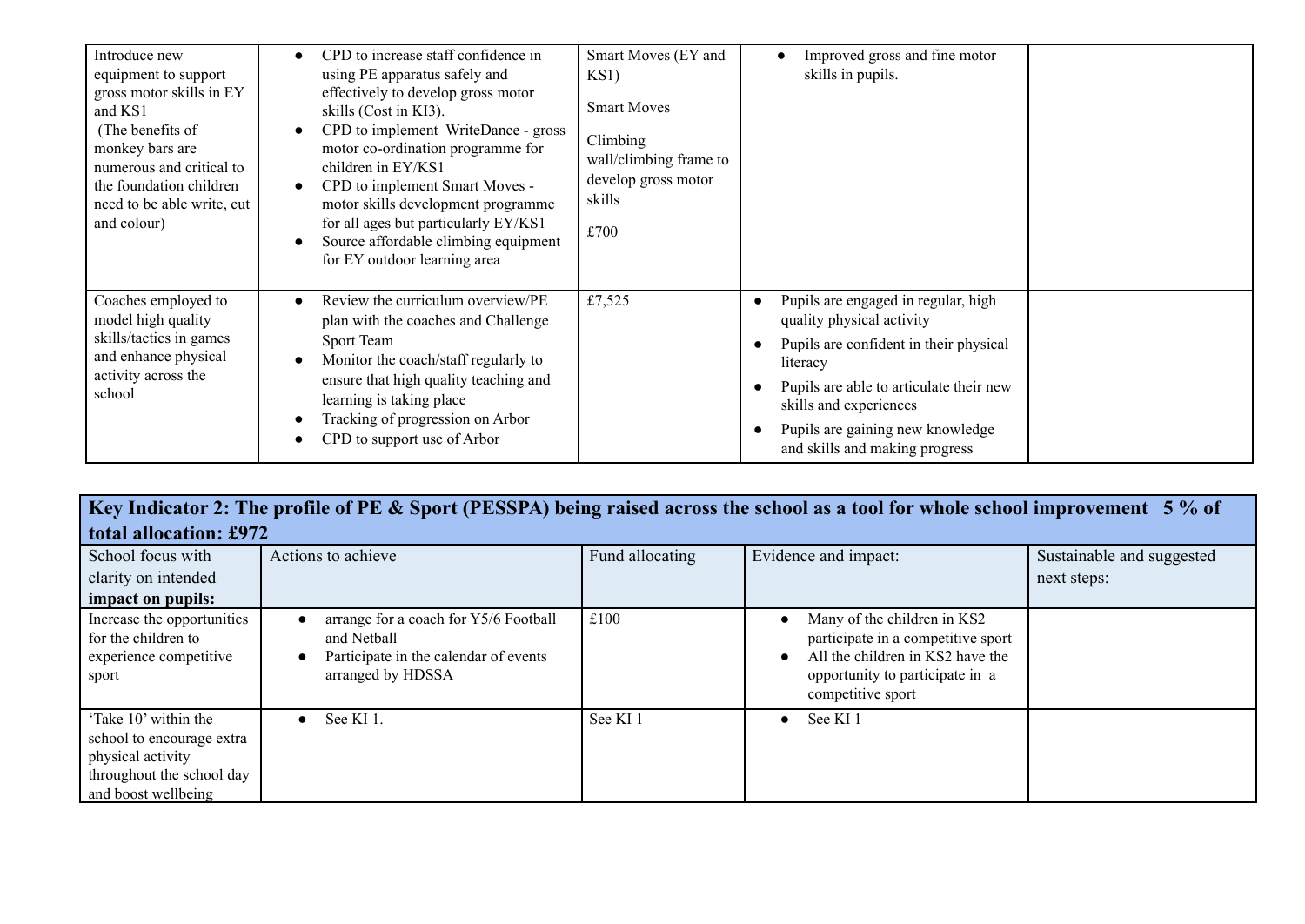| Promote sport at<br>playtimes using Play<br>Leaders for lunch time<br>physical activity clubs.                                 | Advertise role, interview and appoint<br>Play Leaders for each year group.<br>Organise training for PE Subject Leads<br>and Play Leaders.                                                                          | <b>CPD £200</b>                             | Play Leaders are selected and are<br>$\bullet$<br>well trained<br>Pupils are engaged in a variety of<br>activities and sports at lunchtimes<br>Pupils develop their leadership<br>capacity                                                                                                                                                                                       |                                          |
|--------------------------------------------------------------------------------------------------------------------------------|--------------------------------------------------------------------------------------------------------------------------------------------------------------------------------------------------------------------|---------------------------------------------|----------------------------------------------------------------------------------------------------------------------------------------------------------------------------------------------------------------------------------------------------------------------------------------------------------------------------------------------------------------------------------|------------------------------------------|
| Promote competitive PE<br>and sport through<br>interhouse tournaments -<br>building pupil leadership<br>capacity               | Advertise role, interview and appoint 8<br>House Captains<br>Set dates for inter house tournaments<br>which are inclusive of a variety of<br>sports e.g. a paralympics, winter<br>olympics, dance, gymnastics etc. | Supply cover for PE<br>Subject Leads (£750) | 8 house captains appointed<br>All children involved in<br>competitive sport<br>Pupils develop their leadership<br>capacity                                                                                                                                                                                                                                                       |                                          |
|                                                                                                                                | Key Indicator 3: Increased confidence, knowledge and skills of all staff in teaching PE and sport.                                                                                                                 |                                             |                                                                                                                                                                                                                                                                                                                                                                                  | 20 % of total allocation: £3890          |
| School focus with<br>clarity on intended<br>impact on pupils:                                                                  | Actions to achieve                                                                                                                                                                                                 | Fund allocating                             | Evidence and impact:                                                                                                                                                                                                                                                                                                                                                             | Sustainable and suggested<br>next steps: |
| MSAs to be developed as<br>Play Leaders so that<br>children are engaged with<br>purposeful physical<br>activity at lunchtimes. | Challenge Sport to lead 3 sessions<br>$\bullet$<br>45mins with all MSA<br>MSA's to be renamed as Playleaders                                                                                                       | £200                                        | All the children at lunch times<br>$\bullet$<br>are engaged in safe and<br>enjoyable games or physical<br>activity<br>Children are rarely left out or<br>not involved in playing with<br>peers<br>Relationships between<br>Playl; eaders and the children<br>are good<br>Children report that they enjoy<br>lunch times and always have<br>something and someone to play<br>with |                                          |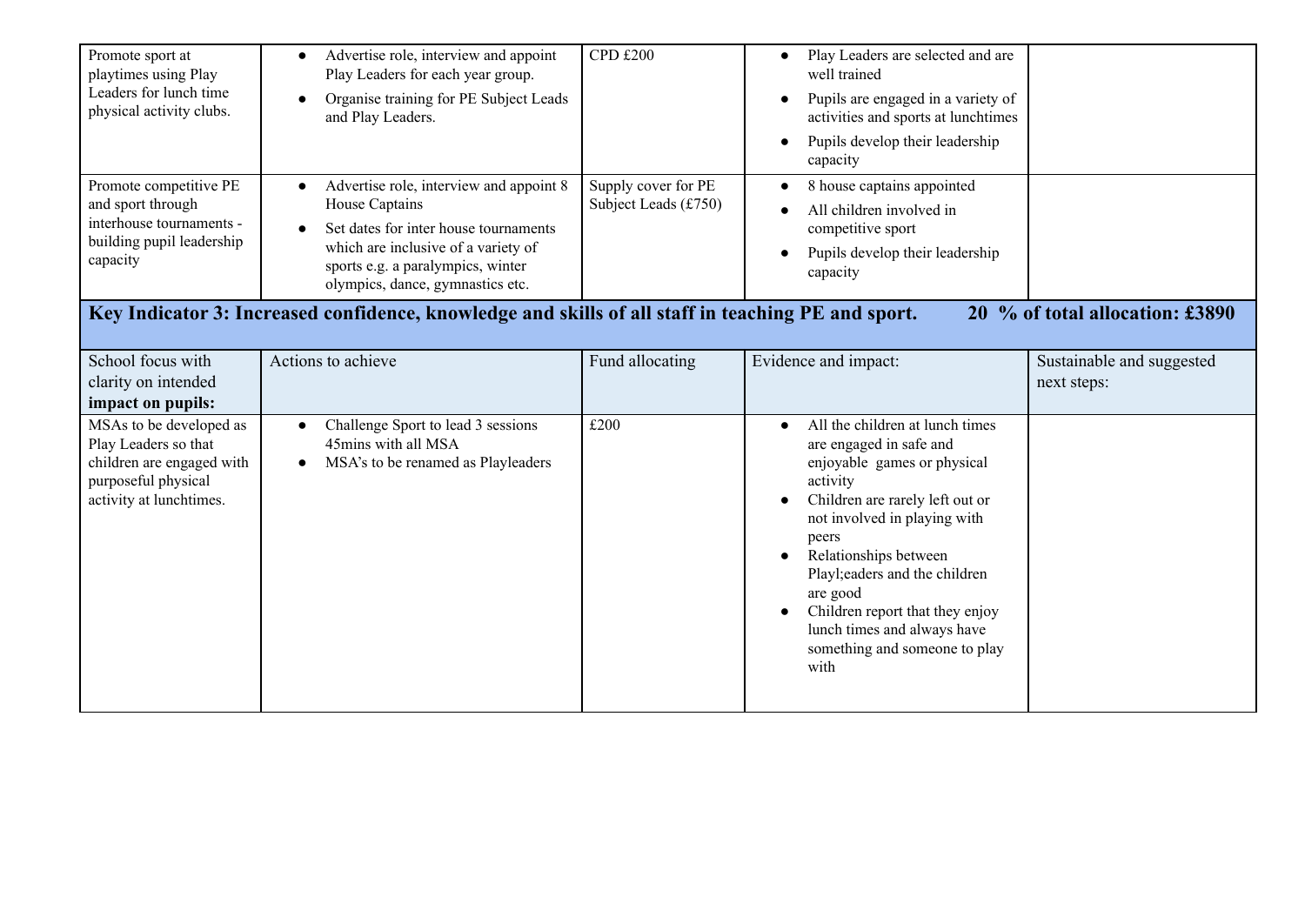| Children developed as<br>Sports Buddies to lead<br>playground physical<br>activity.                                                                                                                         | Sports leader to train Y6 children to<br>$\bullet$<br>play active games with younger<br>children                                                                        |                                                  |                                                                                                                                                                                                                                                                                                                                                                                                                                           |  |
|-------------------------------------------------------------------------------------------------------------------------------------------------------------------------------------------------------------|-------------------------------------------------------------------------------------------------------------------------------------------------------------------------|--------------------------------------------------|-------------------------------------------------------------------------------------------------------------------------------------------------------------------------------------------------------------------------------------------------------------------------------------------------------------------------------------------------------------------------------------------------------------------------------------------|--|
| PE Leads attend annual<br>Sports Conference and<br>termly Sports Networks to<br>improve their own<br>knowledge and skills and<br>to stay abreast of the latest<br>sporting opportunities and<br>initiatives | Subject Team to attend the annual<br>$\bullet$<br>conference<br>Subject Leader to share learning<br>$\bullet$<br>through whole school CPD, signposting<br>and briefings | Costs for conference<br>and supply cover<br>£200 | High quality CPD for staff to<br>disseminate key learning and<br>skills from conference<br>Improved subject leader<br>$\bullet$<br>knowledge of how to develop<br>sporting culture within school<br>and promote PE<br>Improved intent,<br>$\bullet$<br>implementation and impact<br>Improved pupil engagement<br>$\bullet$<br>and achievement<br>Professional sporting<br>$\bullet$<br>relationships fostered in local<br>and county area |  |
| Coaching and mentoring<br>for Subject Leads to<br>improve their knowledge,<br>skills and leadership of<br>sports and PE                                                                                     | Sports Challenge CPD lead to work<br>$\bullet$<br>alongside PE subject Lead for a term to<br>share expertise                                                            | Costs for coaching and<br>mentoring<br>£200      | Confident, knowledgeable and<br>skilled subject leaders                                                                                                                                                                                                                                                                                                                                                                                   |  |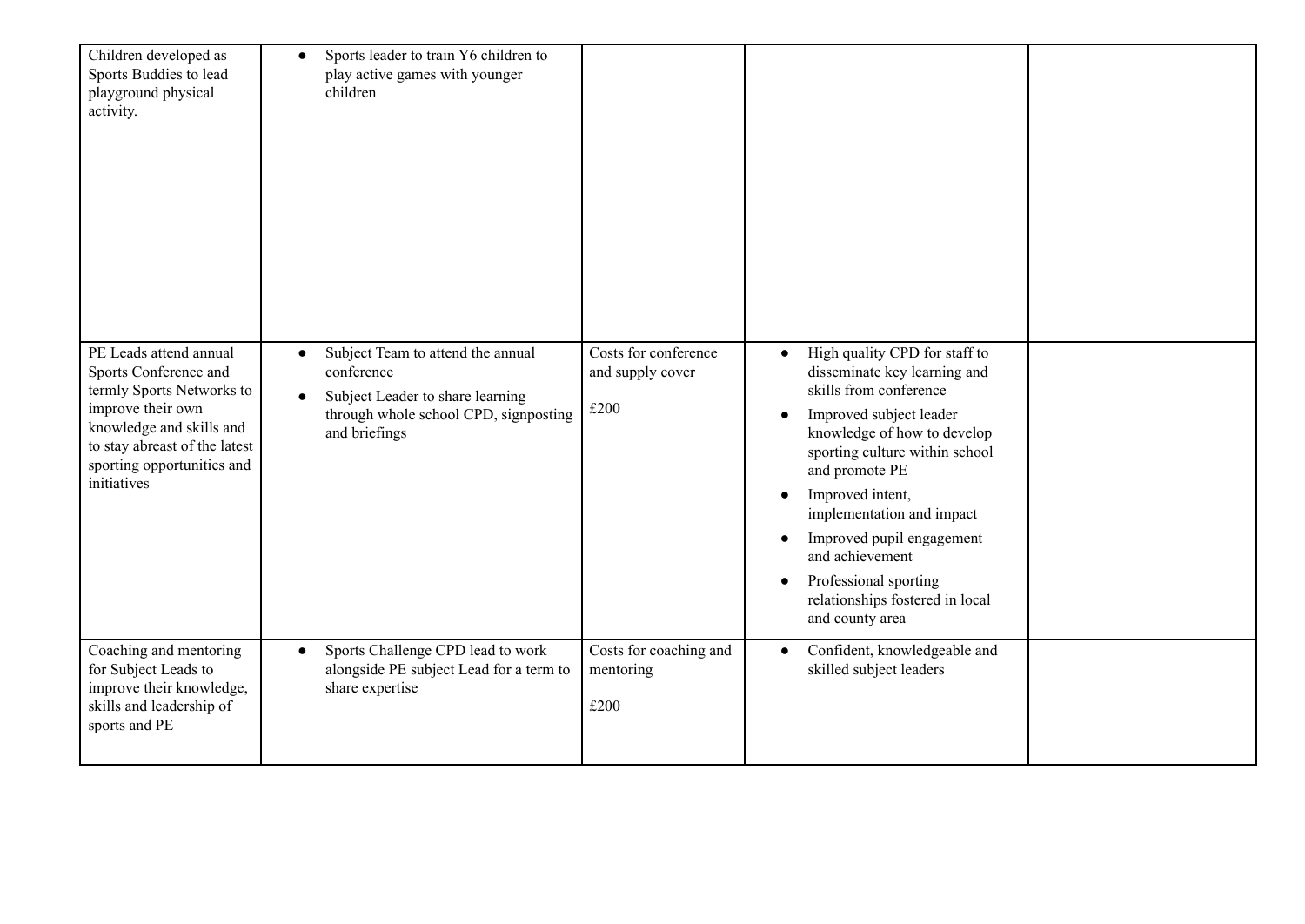| Develop children's self<br>evaluation and feedback<br>of sports skills                                                       | Video analysis of performance<br>$\bullet$<br>Purchase Apps to support fitness<br>improvement<br>Update iPads to manage most up to<br>$\bullet$<br>date Apps                          | £1850                                                                        | Children's performance<br>$\bullet$<br>improve<br>Children are able to talk more<br>confidently about how<br>successful they have been and<br>how they might improve their<br>performance and endurance                                                                                                                                                                                                                |                                          |
|------------------------------------------------------------------------------------------------------------------------------|---------------------------------------------------------------------------------------------------------------------------------------------------------------------------------------|------------------------------------------------------------------------------|------------------------------------------------------------------------------------------------------------------------------------------------------------------------------------------------------------------------------------------------------------------------------------------------------------------------------------------------------------------------------------------------------------------------|------------------------------------------|
| CPD for all staff:<br>using PE<br>$\bullet$<br>equipment safely<br>and effectively<br>ideas for OAA.                         | Arrange CPD with Challenge Sport<br>(3 termly CPD sessions)                                                                                                                           | Cost of 3 CPD sessions<br>£600                                               | Increase student engagement in<br>$\bullet$<br>Forest school and encourage<br>wider use of facilities<br>More confidence in oversight of<br>$\bullet$<br>student use of the facilities<br>leading to more frequent use by a<br>wider range of classes<br>OAA: more confidence in<br>delivering a cross curricular<br>approach in delivering<br>Orienteering, including<br>appropriate use of instruments<br>and tools. |                                          |
| Specialised training for<br>staff in key areas of the<br>PE curriculum.                                                      | Arrange cover for members of staff<br>$\bullet$<br>with qualifications (swimming<br>instructor / Forest School Leader) to<br>lead events, practise or experiences for<br>the children | ASA level $2(f650)$<br>Forest School Level 3<br>Leader Course (£797)<br>£800 | Qualified Swim Teacher on staff<br>to teach quality swim lessons<br>Develop relationship with swim<br>$\bullet$<br>centre to provide swimming<br>lessons<br>Arrange cover for teacher to<br>attend course                                                                                                                                                                                                              |                                          |
|                                                                                                                              | Key Indicator 4: Broader experience of a range of sports and activities offered to all pupils.                                                                                        |                                                                              |                                                                                                                                                                                                                                                                                                                                                                                                                        | 2% of total allocation: £390             |
| School focus with<br>clarity on intended<br>impact on pupils:                                                                | Actions to achieve                                                                                                                                                                    | Fund allocating                                                              | Evidence and impact:                                                                                                                                                                                                                                                                                                                                                                                                   | Sustainable and suggested<br>next steps: |
| A recently revised<br>curriculum introducing a<br>new range of sports and<br>activities and new<br>equipment purchased for a | Check the current resources<br>$\bullet$<br>Source equipment to compliment new<br>curriculum opportunities                                                                            | See above (key<br>indicator 1)                                               | Pupils will become more skilled<br>$\bullet$<br>at a range of sports.                                                                                                                                                                                                                                                                                                                                                  |                                          |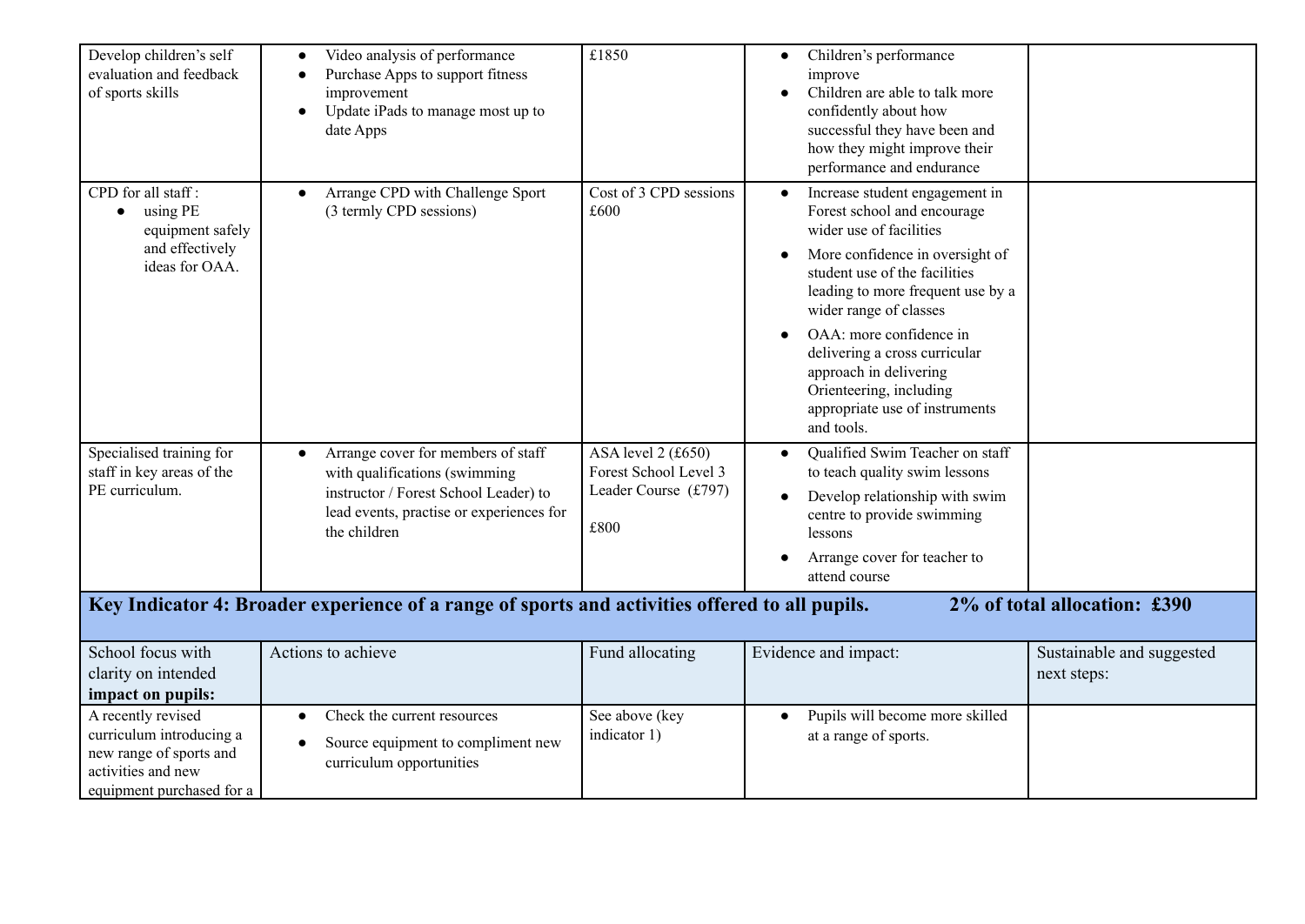| wider range of<br>opportunities.                                                                                                                |                                                                                                                                                                                                                                |                                                                 | Pupils will be actively<br>$\bullet$<br>participating in lunch time<br>activities                                                     |                                          |
|-------------------------------------------------------------------------------------------------------------------------------------------------|--------------------------------------------------------------------------------------------------------------------------------------------------------------------------------------------------------------------------------|-----------------------------------------------------------------|---------------------------------------------------------------------------------------------------------------------------------------|------------------------------------------|
| A wide range of sporting<br>opportunities offered to<br>EYFS & KS1 children<br>through lunch clubs and<br>afterschool clubs.                    | See above (key indicators 1 and 3)                                                                                                                                                                                             | See above (key<br>indicators 1 and 3)                           | See above (key indicators 1 and<br>3)                                                                                                 | See above (key indicators 1 and<br>3)    |
|                                                                                                                                                 | Key Indicator 5: Increased participation in competitive sport.                                                                                                                                                                 |                                                                 | 8 % of total allocation: £1556                                                                                                        |                                          |
| School focus with<br>clarity on intended<br>impact on pupils:                                                                                   | Actions to achieve                                                                                                                                                                                                             | Fund allocating                                                 | Evidence and impact:                                                                                                                  | Sustainable and suggested<br>next steps: |
| Subscribe to Hoddesdon<br>District School Sport<br>Association in order to<br>compete in a variety of<br>different competitions and<br>fixtures | Arrange after school club practice.<br>$\bullet$<br>Participate in inter-school league<br>matches/friendlies and competitions<br>Improve the participation of girls in<br>competitive sports<br>Lead girls football tournament | £50                                                             | Participation in football and<br>$\bullet$<br>netball league                                                                          |                                          |
| Promote competitive<br>opportunities for all pupils<br>across school in house<br>events                                                         | Arrange intra-school house events on a<br>termly basis<br>Promote healthy competition between<br>houses<br>Investigate the School Games Award<br>Consider competitive inter school<br>competitions to lower KS2                | £1200                                                           | Increase in the number of pupils<br>participating in school sport<br>100% participation rate in<br>inter-house competition            |                                          |
|                                                                                                                                                 | <b>Additional indicator identified by school: Swimming</b>                                                                                                                                                                     |                                                                 | 15 % of total allocation: £2,918                                                                                                      |                                          |
| Swimming lessons for<br>Y4. School subsidy for<br>transport for<br>disadvantaged families)                                                      | Negotiate pool space (currently there<br>$\bullet$<br>are now spaces)<br>Year 4 to swim in Spring Term<br>$\bullet$<br>Develop water safety teaching in the<br>classroom (PE Conference session)                               | Costs to subsidise PP<br>and less active<br>children.<br>£1,400 | Most children will be able to<br>swim 25 meters by the end of<br>year 4.<br>Most children will be able to use<br>strokes effectively. |                                          |